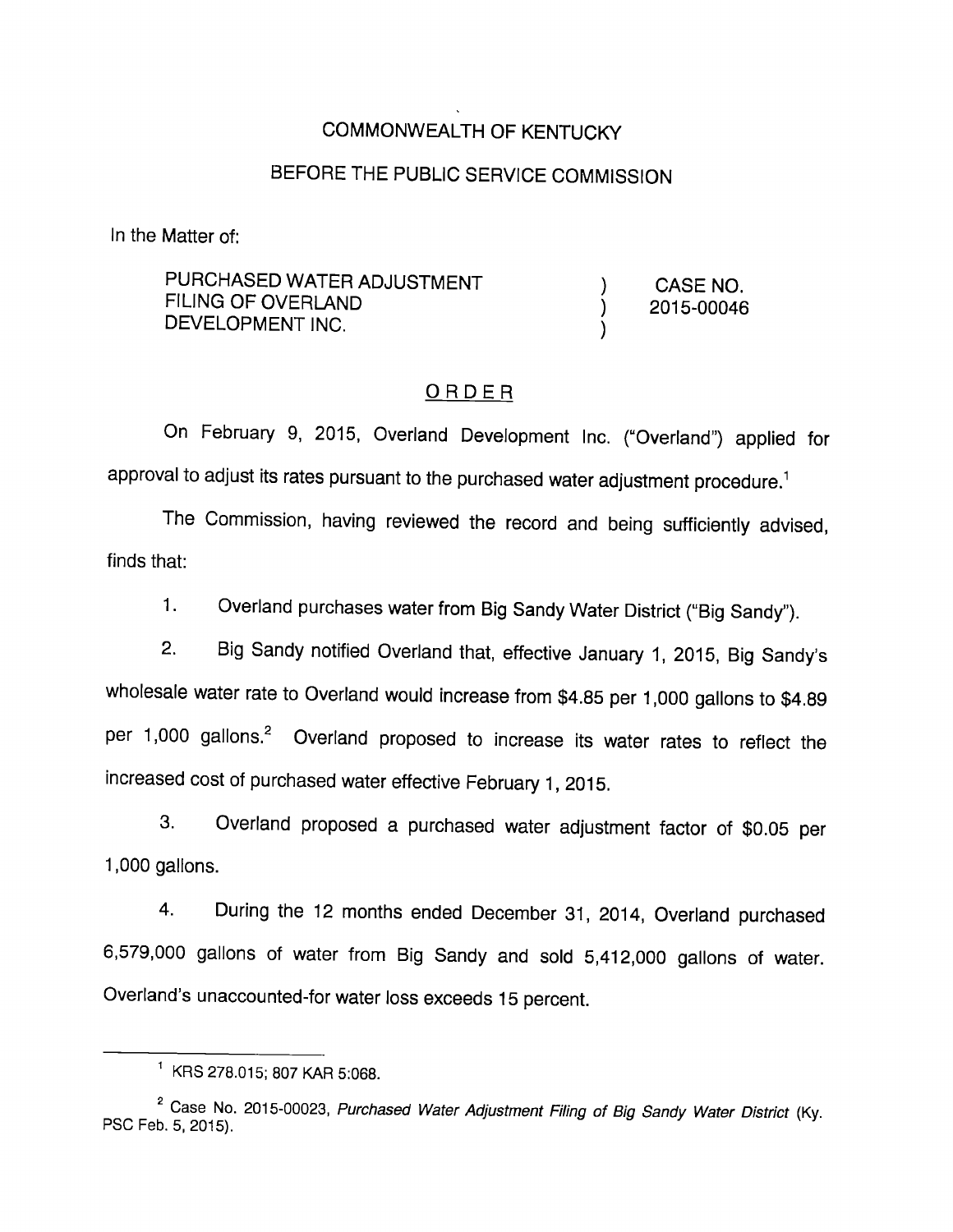5. 807 KAR 5:0067, Section 3 (3), requires that, in instances where a privately owned water utility's unaccounted-for water loss exceeds 15 percent, the utility's actual water sales shall be divided by 85 percent to yield the maximum allowable water purchases. The maximum allowable water purchases shall then be multiplied by the supplier's base rate and the changed rate. The difference between these amounts will be the total allowable change in the utility's purchased water costs.

6. During the 12 months ended December 31, 2014, Overland's allowable gallons of water purchased are 6,367,059. The increase in Overland's cost of purchased water is \$254.68, resulting in a purchased water adjustment factor of \$0.05 per 1,000 gallons.

7. The purchased water adjustment factor of \$0.05 per 1,000 gallons is fair, just, and reasonable and should be approved.

8. The rates in Appendix B are fair, just, and reasonable and should be approved for service provided on and after February 1, 2015.

9. Overland proposes to place its proposed rates into effect on February 1, 2015.

IT IS THEREFORE ORDERED that:

1. Overland's proposed rates are approved.

2. The purchased water adjustment of \$0.05 per 1,000 gallons as calculated in Appendix A is approved.

3. The rates in Appendix B are approved for service that Overland renders on or after February 1, 2015.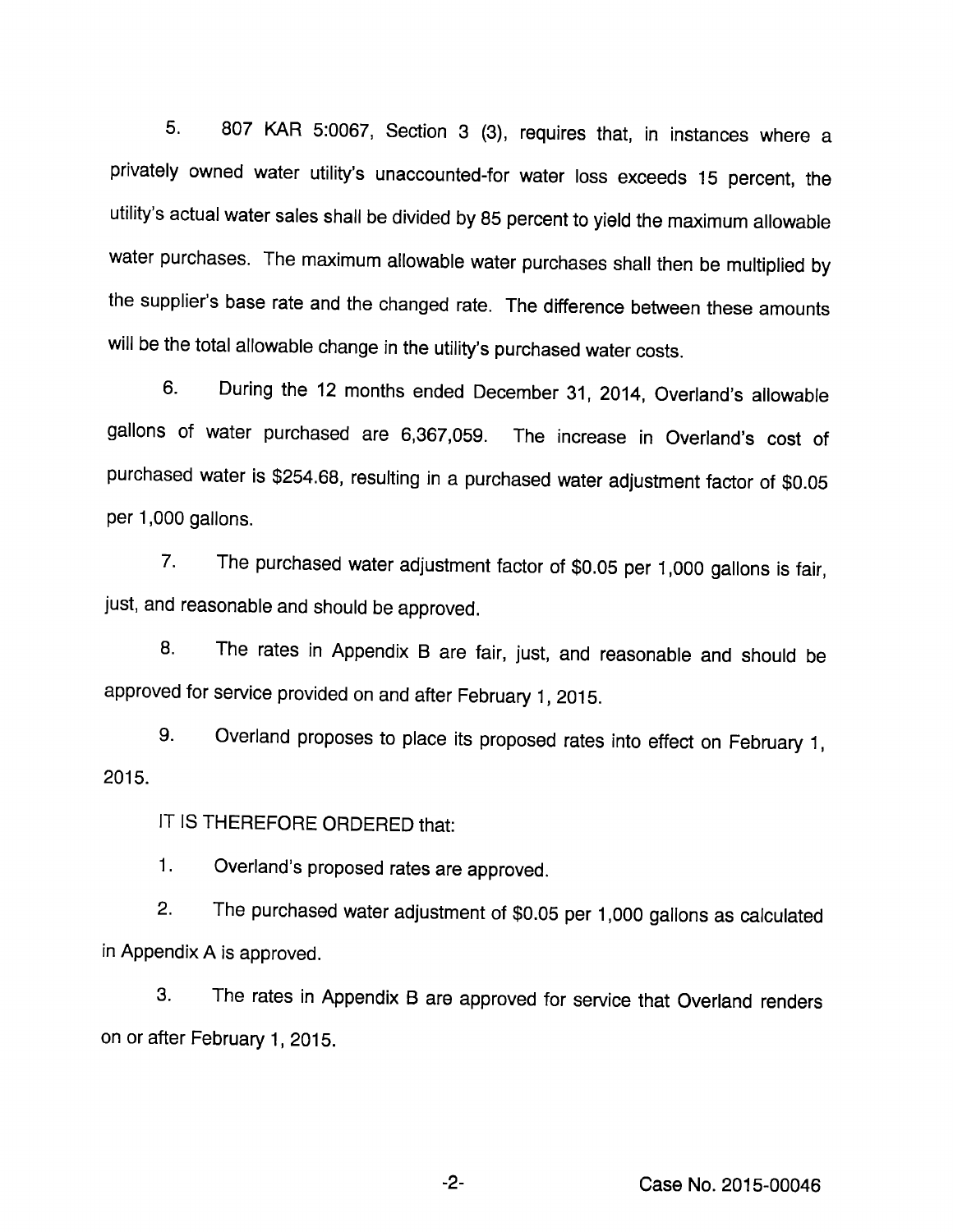4. Within 20 days of the date of this Order, Overland shall file with the Commission, using the Commission's electronic Tariff Filing System, revised tariff sheets showing the rates approved herein.

By the Commission **ENTERED** FEB 2 6 2015 KENTUCKY PUBLIC SERVICE COMMISSION

**ATTEST** Executive Director

Case No. 2015-00046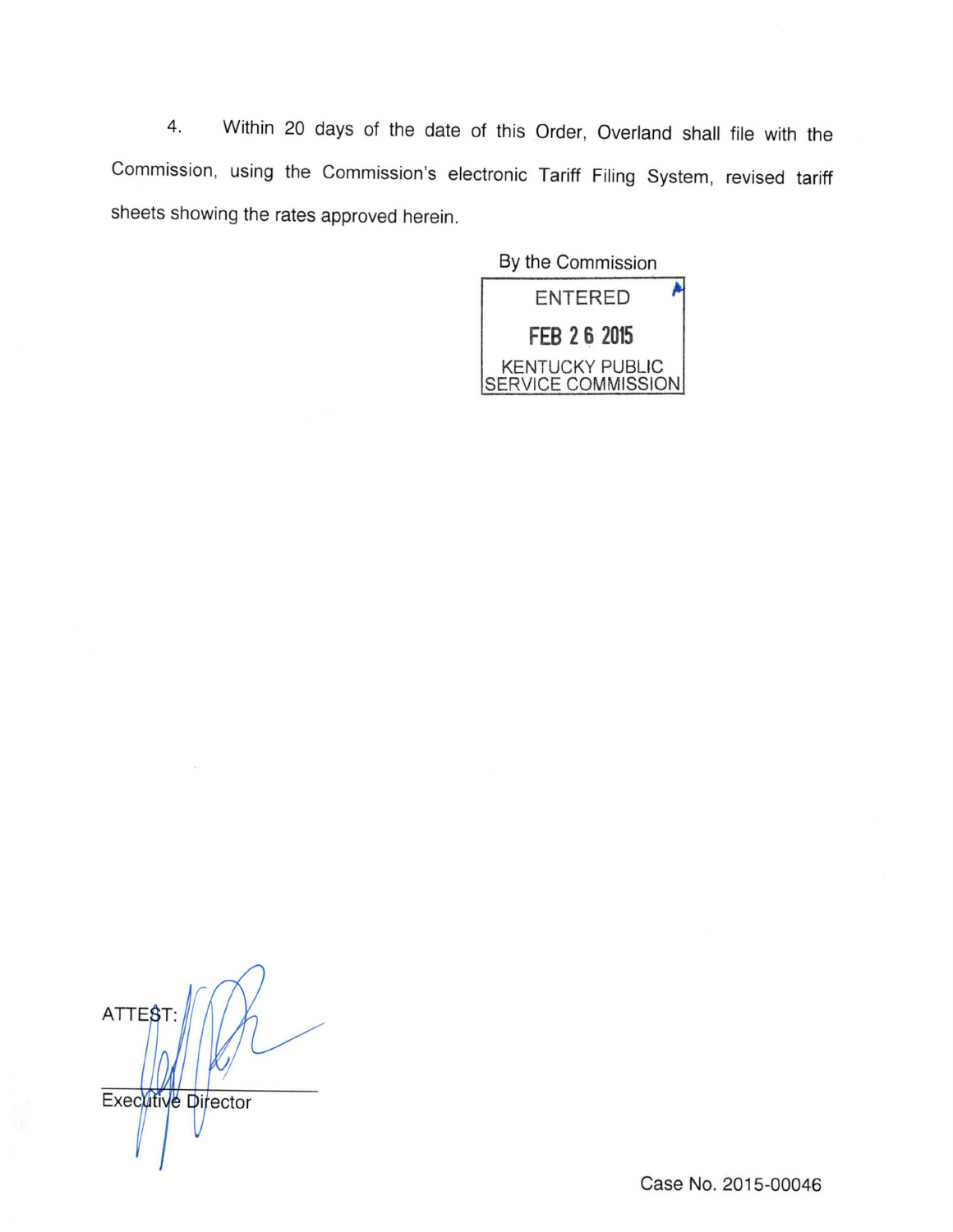## APPENDIX A

# APPENDIX TO AN ORDER OF THE KENTUCKY PUBLIC SERVICE COMMISSION IN CASE NO. 2015-00046 DATED FEB 2 6 2015

| Calculation of allowable gallons purchased                                                                                                  |                                                             |                                                              |
|---------------------------------------------------------------------------------------------------------------------------------------------|-------------------------------------------------------------|--------------------------------------------------------------|
| Total gallons sold for the test period<br>Divided by .85<br>Total allowable gallons purchased                                               | 5,412,000<br>.85<br>6,367,059                               |                                                              |
| <b>Big Sandy</b><br>Allowable Purchases in gallons<br>Volumetric rate                                                                       | <b>New Rate</b><br>6,367,059<br>\$4.89/1,000<br>\$31,134.92 | <b>Base Rate</b><br>6,367,059<br>\$4.85/1,000<br>\$30,880.24 |
| Increased water cost                                                                                                                        |                                                             | \$254.68                                                     |
| Increased water cost<br>$\mathbf{D}$ is similar and in the set of the set of $\mathbf{A}$ is a set of $\mathbf{A}$ is a set of $\mathbf{A}$ | \$<br>254.68                                                |                                                              |

| Divided by gallons sold / 1,000   | ----<br>5,412,000                  |
|-----------------------------------|------------------------------------|
| Purchased water adjustment factor | \$0.0470<br>0.05 per 1,000 gallons |

 $\sim 10^{-10}$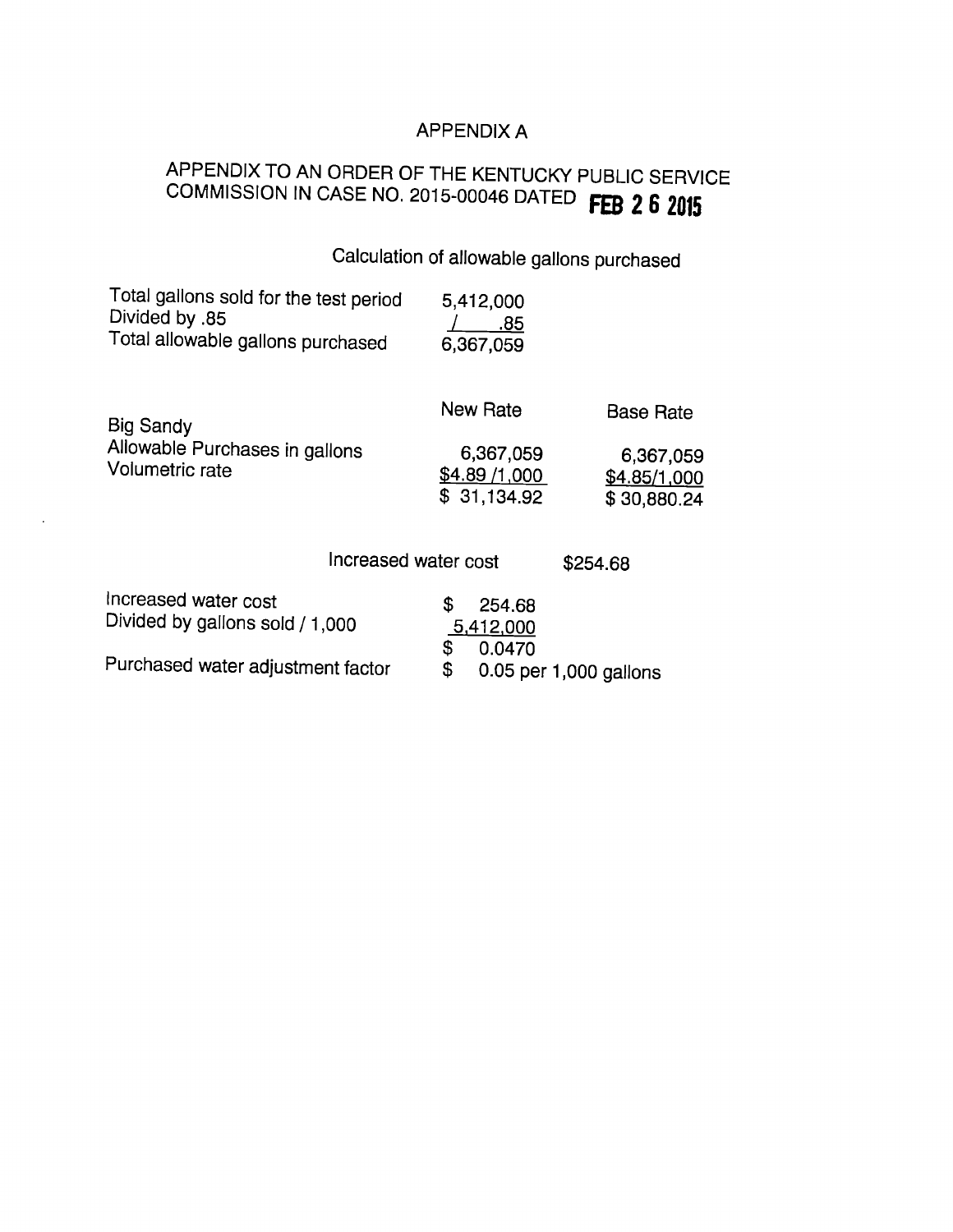#### **APPENDIX B**

## APPENDIX TO AN ORDER OF THE KENTUCKY PUBLIC SERVICE COMMISSION IN CASE NO. 2015-00046 DATED FEB 2 6 2015

The following rates and charges are prescribed for the customers in the area served by Overland Development, Inc. All other rates and charges not specifically mentioned herein shall remain the same as those in effect under authority of the Commission prior to the effective date of this Order.

## **Monthly Water Rates**

| First | 2,000 gallons  |
|-------|----------------|
| Next  | 8,000 gallons  |
| Next  | 20,000 gallons |
| Next  | 20,000 gallons |
| Over  | 50,000 gallons |

\$24.96 Minimum Bill 9.75 per 1,000 gallons 7.97 per 1,000 gallons 7.03 per 1,000 gallons 6.13 per 1,000 gallons